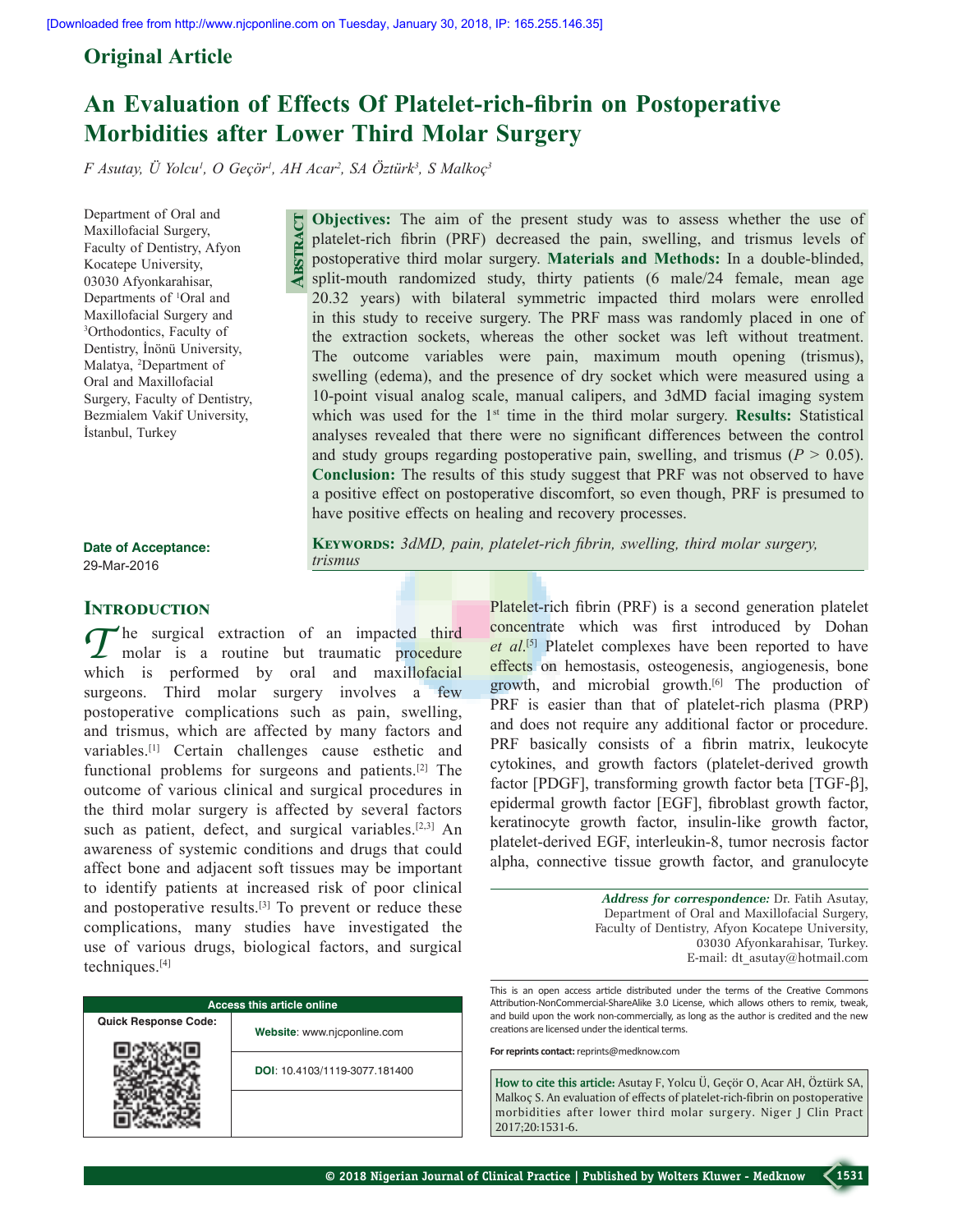macrophage colony stimulating factor).[7] Platelet concentrates have been used to stimulate both soft and hard tissue healing.<sup>[3,6]</sup>

Many authors have mentioned platelet concentrates is an effective supply that means improving the healing of both hard and soft tissues, resulting in reductions in pain, swelling, and trismus.<sup>[8-16]</sup> However, there are some controversial results in the literature,<sup>[17]</sup> and there have been low numbers of systematic studies carried out to date.

As a consequence of improvement in three‑dimensional (3D) devices, maxillofacial imaging plays an important role in clinical examinations. Thus, external soft tissues of the craniomaxillofacial region can be recorded appropriately, faster and in a more noninvasive way than by traditional methods.<sup>[18]</sup> Traditional methods have limitations for investigating craniomaxillofacial changes but the 3dMD imaging system provides more accurate data and is stored in digital format.[19,20] To the best of our knowledge, up‑to‑date the effect of PRF on swelling has not been assessed with 3dMD imaging system.

Primarily, the purpose of this study was to assess the effects of PRF on the postoperative period of the third molar surgery by evaluating pain, trismus, and swelling (edema). Second, we aimed to evaluate swelling with the 3dMD imaging system which was used for the  $1<sup>st</sup>$  time in the lower third molar surgery. The investigators hypothesize that PRF could be beneficial to reduce postoperative morbidities of the lower third molar surgery.

## **Materials and Methods**

## **Study design/sample**

The present study was a randomized, double-blinded, split-mouth, single-center clinical trial conducted in the Department Oral and Maxillofacial Surgery, Faculty of Dentistry, İnönü University, between April 2014 and November 2014. Approval for the study was granted by the Human Ethics Committee of İnönü University. All procedures followed were in accordance with the ethical standards of the committee responsible for human experimentation (Institutional and National) and with the Helsinki Declaration of 1975, as revised in 2008. All patients gave written informed consent for the surgical procedures and to participate in the clinical trial.

The study comprised thirty voluntary healthy patients (6 male/24 female) with asymptomatic, symmetric bilateral mesioangular impacted lower third molars. Inclusion criteria were that the patients were over 18‑year‑old, asymptomatic, and completely bone impacted symmetric bilateral mesioangular lower third molars. Exclusion criteria were any systemic disease, local infection, cigarette or tobacco usage, oral contraceptive usage, pregnancy, lactation, penicillin/paracetamol/chlorhexidine allergy, and asymmetric or semi‑impacted third molars.

#### **Surgical procedure**

All the operations were carried out by the same maxillofacial surgeons (FA and OG) using a standardized procedure: Local and regional anesthesia was administered with 40 mg/mL of articaine (Ultracain; Sanofi Aventis, PharmaVision San.Tic., A.Ş., Topkapı, İstanbul) with epinephrine 0.012 mg/mL. A full thickness three‑cornered mucoperiosteal flap was raised over the surgical site. Lower third molars were extracted using round and fissure burrs under saline irrigation. All the necrotic tissue was removed and the socket was irrigated twice with 20 mL 0.9% saline. After extraction, PRF mass was placed into the socket on one side as the study site and the other as the control site was left empty. Sample allocation was done by simple randomization. The mucoperiosteal flap was repositioned and sutured with 4/0 silk.

Postoperatively, all patients were prescribed 1000 mg amoxicillin‑clavulanic acid two times daily, 500 mg paracetamol orally two times daily, and 0.2% chlorhexidine mouth rinse three times daily for 1 week.

The second operation was carried out 4 weeks after the first operation.

# **Platelet‑rich fibrin preparation**

Immediately before the surgical procedure, 10 mL of blood was drawn into test tubes without an anticoagulant from all the patients in all operations (both study and control sites). Because the patients were blinded to which side was experimental and which was the control. The blood sample was centrifuged for 12 min at 2700 rpm. After centrifugation, the PRF clot was obtained, separated from the RBC base using scissors, and placed in the curetted rinsed empty socket in the study group.

# **Postoperative evaluations**

A visual analog scale (VAS) was used to evaluate postoperative pain. A 10‑point VAS with a score of 0 equals "no pain" and 10 equals "very severe pain" was used to assess pain. The patient marked the scale at 6 h, 12 h, then 1, 2, 3, 4, 5, 6, and 7 days after surgery.

For the evaluation of the degree of trismus, mouth opening distance was recorded preoperatively and on postoperative days 2 and 7 by measurement of the maximal distance of the inter-incisor opening with manual calipers.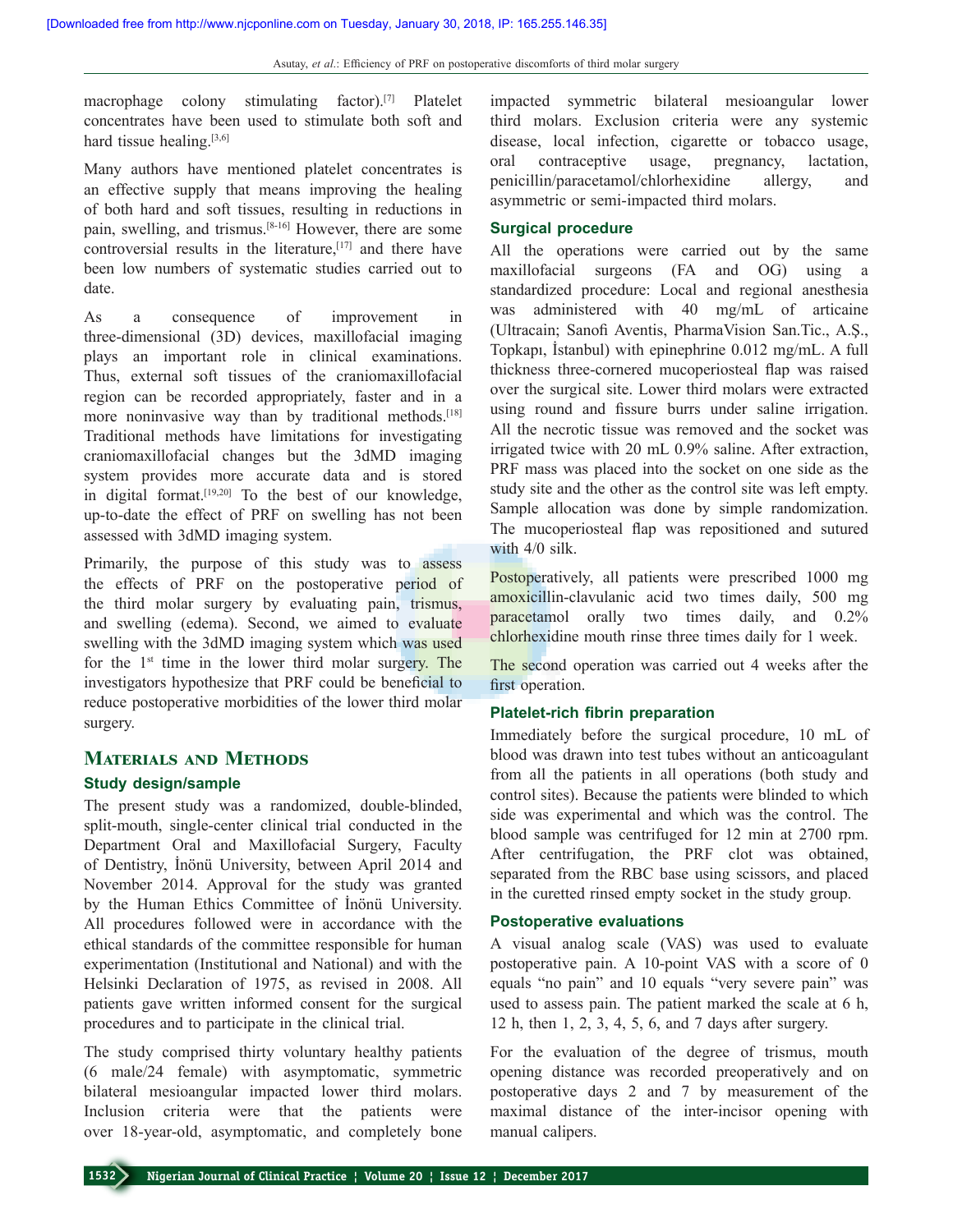In follow-up appointments, if patients experienced any persistent and progressive pain, it considered to dry socket.

# **3dMD evaluations**

3D photographic images were taken by the 3dMD face (3dMD, Atlanta, GA)® photogrammetric system. The 3dMD system uses a synchronized digital multicamera configuration, with three cameras on each side (1 color, 2 infrared) that capture a photo in lifelike quality pictures [Figure 1]. The distance (patient to camera) was standardized during the study. The system can capture 180° facial images from ear to ear. 3D images were loaded in the 3dMD software 3dMD Vultus (3dMD, Atlanta, GA).  $T_0$ and T<sub>1</sub> image files were opened with 3dMD vultus (3dMD, Atlanta, GA) and images superimposed on forehead and bridge of the nose as suggested by the manufacturer. The forehead and the bridge of the nose were not affected by swelling. After superimposition, the swelling was calculated by selecting the area of the swelling and volume of differences between two images was obtained [Figure 2]. A preoperative 3dMD image was taken immediately before surgery for comparison with the postoperative appearance. Postoperative 3dMD images were taken on the  $2<sup>nd</sup>$  and  $7<sup>th</sup>$  days by the same researcher.

#### **Statistical analysis**

Recorded data were analyzed using the IBM-SPSS 20.0 software (Statistical Package for the Social Science, SPSS Inc., Chicago, IL, USA). The Shapiro–Wilk test was used to test for normal distribution of data of individual parameters. Differences in individual parameters among the groups were tested using the independent sample *t*‑test for normally distributed variables (trismus) and the Mann–Whitney U‑test for abnormally distributed variables (swelling and pain). Pearson's correlation test was used to assess if a statistically significant relationship existed between two categorical variables. A  $P \leq 0.05$  was accepted as statistically significant ( $\alpha = 5\%$ , power >80%).



# **Results**

The study included a total of thirty patients, comprising 6 males and 24 females with a mean age of 20.32 years (range: 18–29 years). Tooth sectioning was done in 16 sites (eight controls, eight studies). The postoperative complication of the dry socket was observed in three patients in the control group and in 1 in the study group. Statistical analyses showed no significance in the differences between both groups for the all variables (pain, edema, trismus, and presence of dry socket)  $(P > 0.05)$  [Table 1]. The mean operation time (starting from the first incision to the last suture) was  $12.44 \pm 3.55$  min for the control group,  $14.63 \pm 7.95$  min for the study group ( $P > 0.05$ ) [Table 1].

# **Table 1: The average values of pain, swelling, maximum mouth opening, and number of dry socket in platelet‑rich fibrin treated and nonplatelet‑rich fibrin**

| treated groups      |                      |                    |                  |
|---------------------|----------------------|--------------------|------------------|
|                     | <b>Control group</b> | <b>Study group</b> | $\boldsymbol{P}$ |
| Pain                |                      |                    |                  |
| 6 <sup>th</sup> h   | $43.47 \pm 32.16$    | $49.65 \pm 31.45$  | 0.53             |
| 12 <sup>th</sup> h  | $31.00 \pm 28.83$    | $31.24 \pm 30.58$  | 1.00             |
| $1st$ day           | $22.20 \pm 21.70$    | $27.35 \pm 31.70$  | 0.94             |
| $2nd$ day           | $18.67 \pm 22.39$    | 18.59±19.48        | 0.94             |
| $3rd$ day           | $17.73 \pm 24.90$    | $22.00 \pm 23.77$  | 0.60             |
| 4 <sup>th</sup> day | $15.80 \pm 22.85$    | $14.76 \pm 19.00$  | 0.85             |
| 5 <sup>th</sup> day | 13.40±22.96          | $11.47 \pm 16.62$  | 0.71             |
| $6th$ day           | $8.27 \pm 15.59$     | $10.47 \pm 18.21$  | 0.55             |
| $7th$ day           | $4.87 \pm 11.42$     | $8.18 \pm 15.52$   | 0.46             |
| Swelling            |                      |                    |                  |
| $2nd$ day           | $20.47 \pm 10.63$    | 19.85 ± 9.45       | 0.94             |
| $7th$ day           | $5.79 \pm 5.01$      | $7.25 \pm 5.73$    | 0.27             |
| Trismus (maximum    |                      |                    |                  |
| mouth opening) (mm) |                      |                    |                  |
| Preoperative        | $45.06 \pm 5.96$     | $45.70 \pm 5.62$   | 0.74             |
| $2nd$ day           | $32.72 \pm 7.19$     | $31.04 \pm 8.29$   | 0.58             |
| $7th$ day           | $37.54 \pm 5.62$     | $36.76 \pm 8.98$   | 0.77             |
| Duration of         | $12.44\pm3.55$       | $14.63 \pm 7.95$   | 0.20             |
| surgery (min)       |                      |                    |                  |



**Figure** 1: Patient's head as captured by the system **Figure** 2: The region of the swelling is selected (blue)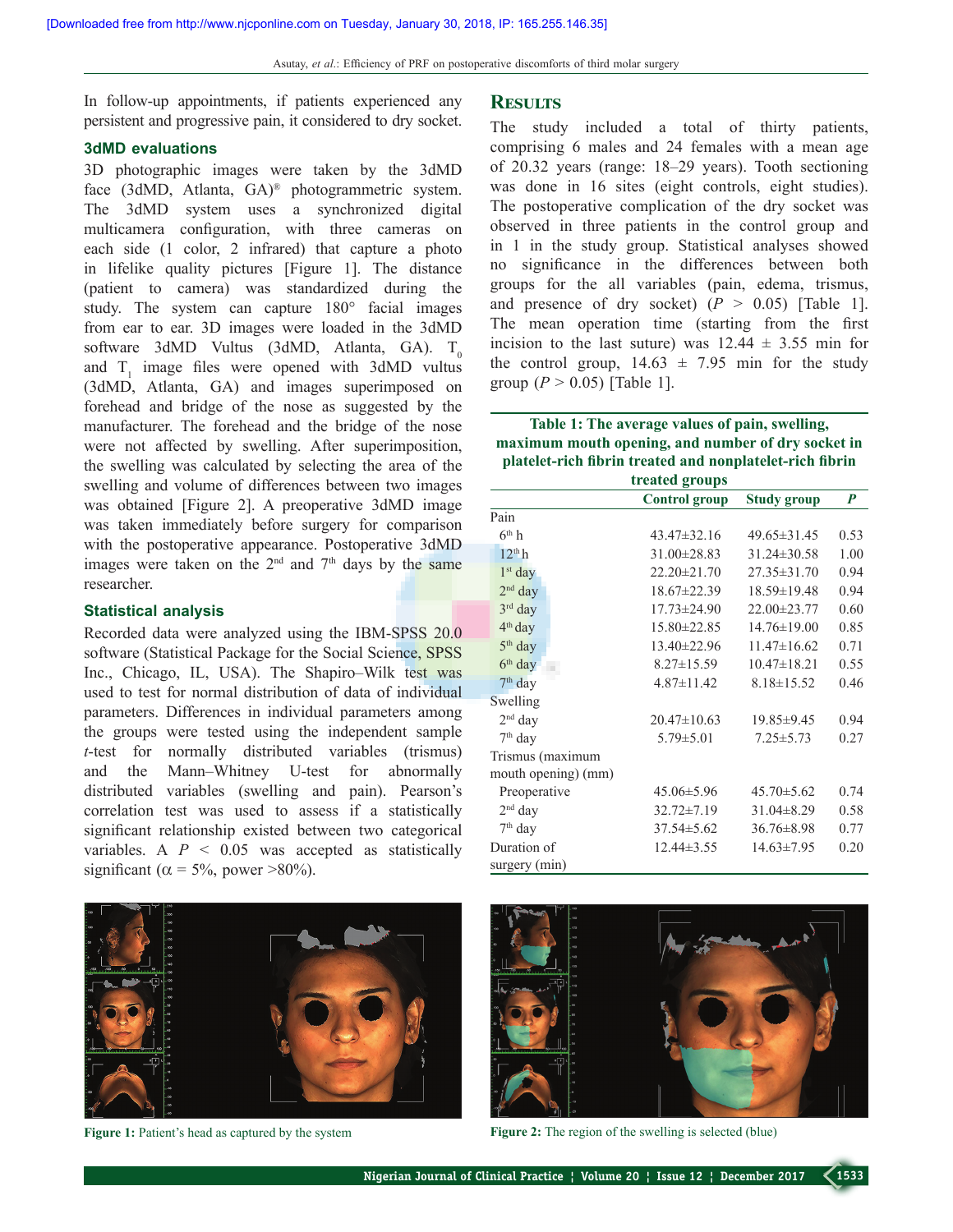# **Discussion**

This study aimed at assessing the possible effects of PRF on postoperative morbidities (pain, edema, and trismus) in the third molar surgery. The effects of PRF were evaluated by VAS (for assessing pain), 3dMD imaging system (for assessing edema), and manual caliper (for assessing trismus).

Pain, trismus, and swelling are almost universal complications. The removal of impacted third molars can negatively impact the quality of life of patients. Gender, type and depth of impaction, level of difficulty, experience of the surgeon, patient medical condition, as well as smoking and use of oral contraceptive pills may affect postoperative complications.[21,22] Moreover, in surgical extraction of the third molars, dry socket has been found to develop in up to 30% of cases.<sup>[23]</sup> In the present study, only four sites developed dry socket (4 of 60 teeth, 6.7%), and there was no statistically significant difference between the groups. Relatively low frequency of dry socket may be due to good oral hygiene motivation. Third molar extraction presents a challenge to surgeons and so to solve or reduce these problems, many drugs, biofactors, and methods have been studied.

PRP and PRF are among the most advantageous tools in widespread use in surgery clinics. PRF second generation platelet concentrate has been less studied and compared to PRP, has the advantages of being cost-effective, easy to manipulate, lack of biochemical handling, and does not dissolve quickly.[24] Therefore, PRF can function as an autologous natural 3D scaffold which can carry fibrin, platelets, leukocytes, growth factors, and cytokines.

Growth factors contained within PRF are gradually released owing to the fibrin structure.<sup>[25]</sup> TGFβ-1, PDGF, and VEGF are the main growth factors effective in wound healing, and the sustained release of these growth factors is important for angiogenesis and tissue regeneration.<sup>[26]</sup> In an experimental study on mice, Bir *et al*. [27] suggested that platelet concentrates showed earlier recovery of blood flow within 2 weeks in the ischemic hind limb. Enhanced wound healing may be attributed to stimulated neovascularization in the damaged area in the short-term.

PRF, also known as a healing biomaterial, has been studied in both soft and hard tissues.<sup>[8-15,28]</sup> Kulkarni *et al*. [11] reported that a PRF dressing on a palatal wound from the harvesting of a free gingival graft improved the healing process in ten patients. Acar *et al*. [8] showed that PRF can enhance bone regeneration in calvarial defects in rabbits. Hoaglin and Lines<sup>[29]</sup> reported PRF to be a preventive biofactor in the development of dry socket. A 90% decrease in the incidence of the dry socket was determined in patients where PRF was

used in the lower third molar surgery.<sup>[29]</sup> Joseph *et al*.<sup>[9]</sup> performed open flap debridement in the management of horizontal periodontal defects together with the use of PRF gel and membrane and achieved positive results in horizontal alveolar bony defects. PRF can be used in various disciplines of medicine and dentistry and may be considered a therapeutic biomaterial. However, despite the evident regenerative benefits, clinical application is still ambiguous.

The effect of platelet concentrates on postoperative morbidities of the third molar surgery is controversial. Rosamma Joseph *et al*. [14] reported that PRF can reduce postoperative pain after periodontal surgery. It has been suggested that PRF is a healing biomaterial that decreases pain and discomfort, owing to fibrin bandage and growth factor release.[7] However, according to clinical studies by Arenaz‑Búa *et al*. [17] and Ozgul *et al*.,[20] there was no positive effect on pain with PRP/PRF, which is consistent with the findings of the current study. Ogundipe *et al*. [13] suggested that PRP gel has a beneficial effect on pain after the third molar surgery. In the present study, there was no statistically significant difference between the pain scores of the study and control groups. The difference in the pain scores between the current and the study of Ogundipe *et al*. [13] may be due to the sample of the studies, different flap technique or difficulty levels of surgeries.

Oral and maxillofacial surgeries may cause the spasm of some muscles, especially masseter (trismus). To evaluate trismus, the maximum mouth opening was measured with manual callipers. According to the findings of the current study, there was no statistically significant difference between the trismus scores of the two groups, which is similar to the findings of Arenaz‑Búa *et al*. [17] However, Ogundipe *et al*. [13] and Simon *et al*. [15] reported that PRP had positive effects on trismus. These different findings are probably due to distinctions between PRP and PRF, but there is no evidence for this theory.

3D imaging of the facial region is a promising and effective tool in orthognathic, maxillofacial, facial, and reconstructive plastic surgery. Clinically, the 3dMD system can be used to measure edema and volumetric changes in the maxillofacial region. It can be considered a valid and reliable method to evaluate the effects of clinical interventions.[30] To the best of our knowledge, this is the first study to demonstrate the effects of PRF on facial swelling (edema) in the third molar surgery with the 3dMD system.

Kaur and Maria,[10] Kumar *et al*.,[12] and Ozgul *et al*. [20] reported that facial swelling can be reduced with platelet concentrates. However, the results of the current study are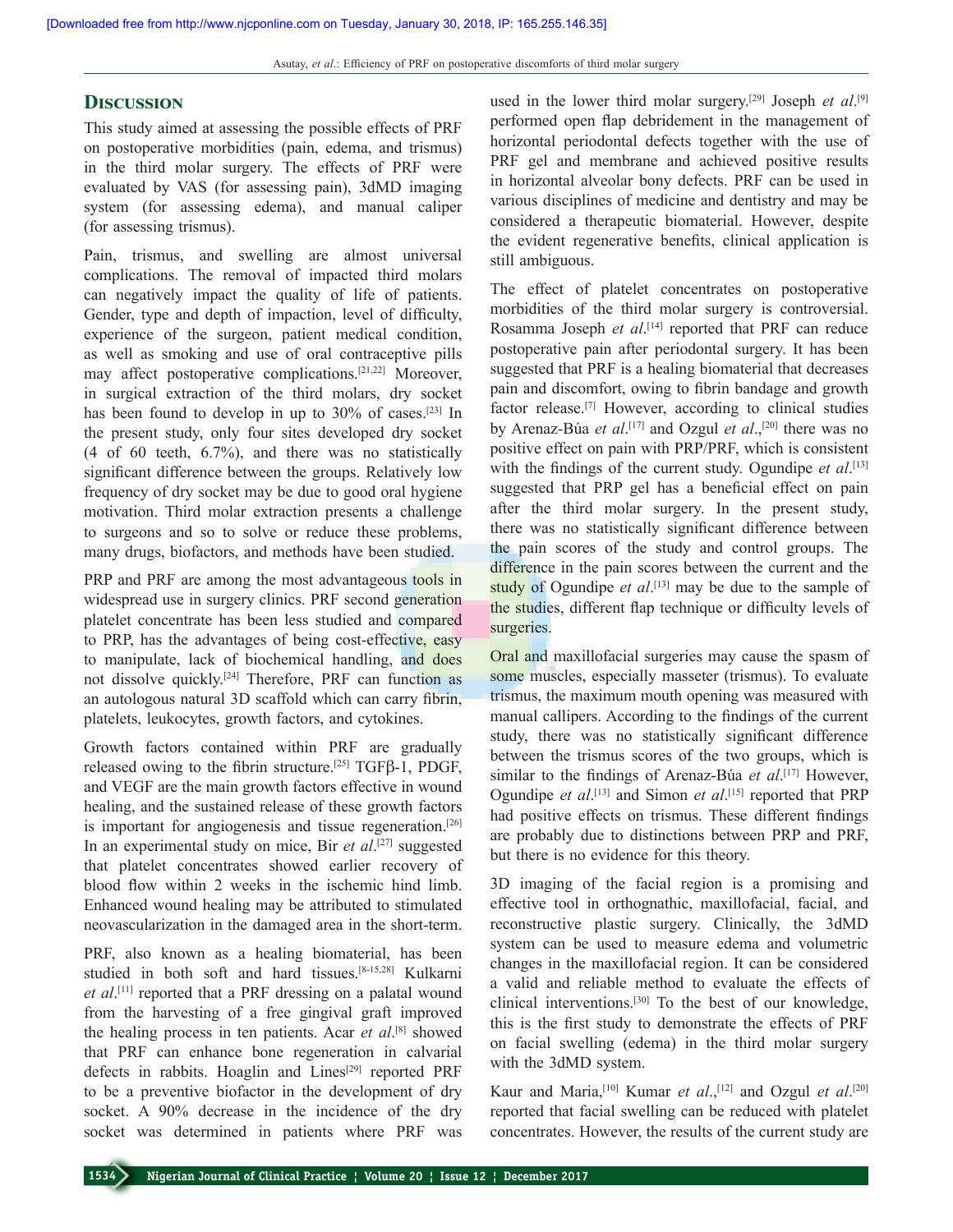not consistent with that conclusion. The current findings are supported by those of Arenaz‑Búa *et al*. [17] who reported no statistically significant difference in swelling between study and control groups.

Limitations of the present study include the small sample size and that there was no information about analysis between genders.

# **Conclusion**

There are very limited data in the literature about the effect of PRF on pain, trismus, and swelling in the third molar surgery. The results of this clinical study showed that PRF has no significant positive effect on postoperative pain, swelling, and trismus after the surgical removal of impacted lower third molars.

# **Declaration of patient consent**

The authors certify that they have obtained all appropriate patient consent forms. In the form the patient(s) has/have given his/her/their consent for his/her/their images and other clinical information to be reported in the journal. The patients understand that their names and initials will not be published and due efforts will be made to conceal their identity, but anonymity cannot be guaranteed.

## **Acknowledgment**

This study design was approved by the Ethical Committee for Human Experiments of İnönü University and informed consent was obtained from all patients. The authors declare no potential conflicts of interest with respect to the authorship and/or publication of this article. Special thanks to Prof. İsmet Doğan for statistical analysis.

#### **Financial support and sponsorship**

Nil.

#### **Conflicts of interest**

There are no conflicts of interest.

#### **References**

- 1. Barone A, Marconcini S, Giacomelli L, Rispoli L, Calvo JL, Covani U. A randomized clinical evaluation of ultrasound bone surgery versus traditional rotary instruments in lower third molar extraction. J Oral Maxillofac Surg 2010;68:330-6.
- 2. Lago‑Méndez L, Diniz‑Freitas M, Senra‑Rivera C, Gude‑Sampedro F, Gándara Rey JM, García‑García A. Relationships between surgical difficulty and postoperative pain in lower third molar extractions. J Oral Maxillofac Surg 2007;65:979‑83.
- 3. Atalay Y, Bozkurt MF, Gonul Y, Cakmak O, Agacayak KS, Köse I, *et al.* The effects of amlodipine and platelet rich plasma on bone healing in rats. Drug Des Devel Ther 2015;9:1973‑81.
- 4. Bouloux GF, Steed MB, Perciaccante VJ. Complications of third molar surgery. Oral Maxillofac Surg Clin North Am 2007;19:117‑28, vii.
- 5. Dohan DM, Choukroun J, Diss A, Dohan SL, Dohan AJ,

Mouhyi J, et al. Platelet-rich fibrin (PRF): A second-generation platelet concentrate. Part I: Technological concepts and evolution. Oral Surg Oral Med Oral Pathol Oral Radiol Endod 2006;101:e37‑44.

- 6. Rozman P, Bolta Z. Use of platelet growth factors in treating wounds and soft-tissue injuries. Acta Dermatovenerol Alp Pannonica Adriat 2007;16:156‑65.
- 7. Choukroun J, Diss A, Simonpieri A, Girard MO, Schoeffler C, Dohan SL, *et al.* Platelet-rich fibrin (PRF): A second-generation platelet concentrate. Part IV: Clinical effects on tissue healing. Oral Surg Oral Med Oral Pathol Oral Radiol Endod 2006;101:e56‑60.
- 8. Acar AH, Yolcu Ü, Gül M, Keles A, Erdem NF, Altundag Kahraman S. Micro‑computed tomography and histomorphometric analysis of the effects of platelet-rich fibrin on bone regeneration in the rabbit calvarium. Arch Oral Biol 2015;60:606‑14.
- 9. Joseph VR, Sam G, Amol NV. Clinical evaluation of autologous platelet rich fibrin in horizontal alveolar bony defects. J Clin Diagn Res 2014;8:ZC43‑7.
- 10. Kaur P, Maria A. Efficacy of platelet rich plasma and hydroxyapatite crystals in bone regeneration after surgical removal of mandibular third molars. J Maxillofac Oral Surg 2013;12:51‑9.
- 11. Kulkarni MR, Thomas BS, Varghese JM, Bhat GS. Platelet-rich fibrin as an adjunct to palatal wound healing after harvesting a free gingival graft: A case series. J Indian Soc Periodontol 2014;18:399‑402.
- 12. Kumar N, Prasad K, Ramanujam L, Ranganath K, Dexith J, Chauhan A. Evaluation of treatment outcome after impacted mandibular third molar surgery with the use of autologous platelet-rich fi brin: A randomized controlled clinical study. J Oral Maxillofac Surg 2015;73:1042-9.
- 13. Ogundipe OK, Ugboko VI, Owotade FJ. Can autologous platelet-rich plasma gel enhance healing after surgical extraction of mandibular third molars? J Oral Maxillofac Surg 2011;69:2305‑10.
- 14. Rosamma Joseph V, Raghunath A, Sharma N. Clinical effectiveness of autologous platelet rich fibrin in the management of infrabony periodontal defects. Singapore Dent J 2012;33:5‑12.
- 15. Simon D, Manuel S, Geetha V, Naik BR. Potential for osseous regeneration of platelet-rich plasma - A comparative study in mandibular third molar sockets. Indian J Dent Res 2004;15:133‑6.
- 16. Célio‑Mariano R, de Melo WM, Carneiro‑Avelino C. Comparative radiographic evaluation of alveolar bone healing associated with autologous platelet-rich plasma after impacted mandibular third molar surgery. J Oral Maxillofac Surg 2012;70:19‑24.
- 17. Arenaz‑Búa J, Luaces‑Rey R, Sironvalle‑Soliva S, Otero‑Rico A, Charro‑Huerga E, Patiño‑Seijas B, *et al.* A comparative study of platelet-rich plasma, hydroxyapatite, demineralized bone matrix and autologous bone to promote bone regeneration after mandibular impacted third molar extraction. Med Oral Patol Oral Cir Bucal 2010;15:e483‑9.
- 18. Kau CH, Richmond S, Incrapera A, English J, Xia JJ. Three-dimensional surface acquisition systems for the study of facial morphology and their application to maxillofacial surgery. Int J Med Robot 2007;3:97‑110.
- 19. Lübbers HT, Medinger L, Kruse A, Grätz KW, Matthews F. Precision and accuracy of the 3dMD photogrammetric system in craniomaxillofacial application. J Craniofac Surg 2010;21:763‑7.
- 20. Ozgul O, Senses F, Er N, Tekin U, Tuz HH, Alkan A, *et al.*